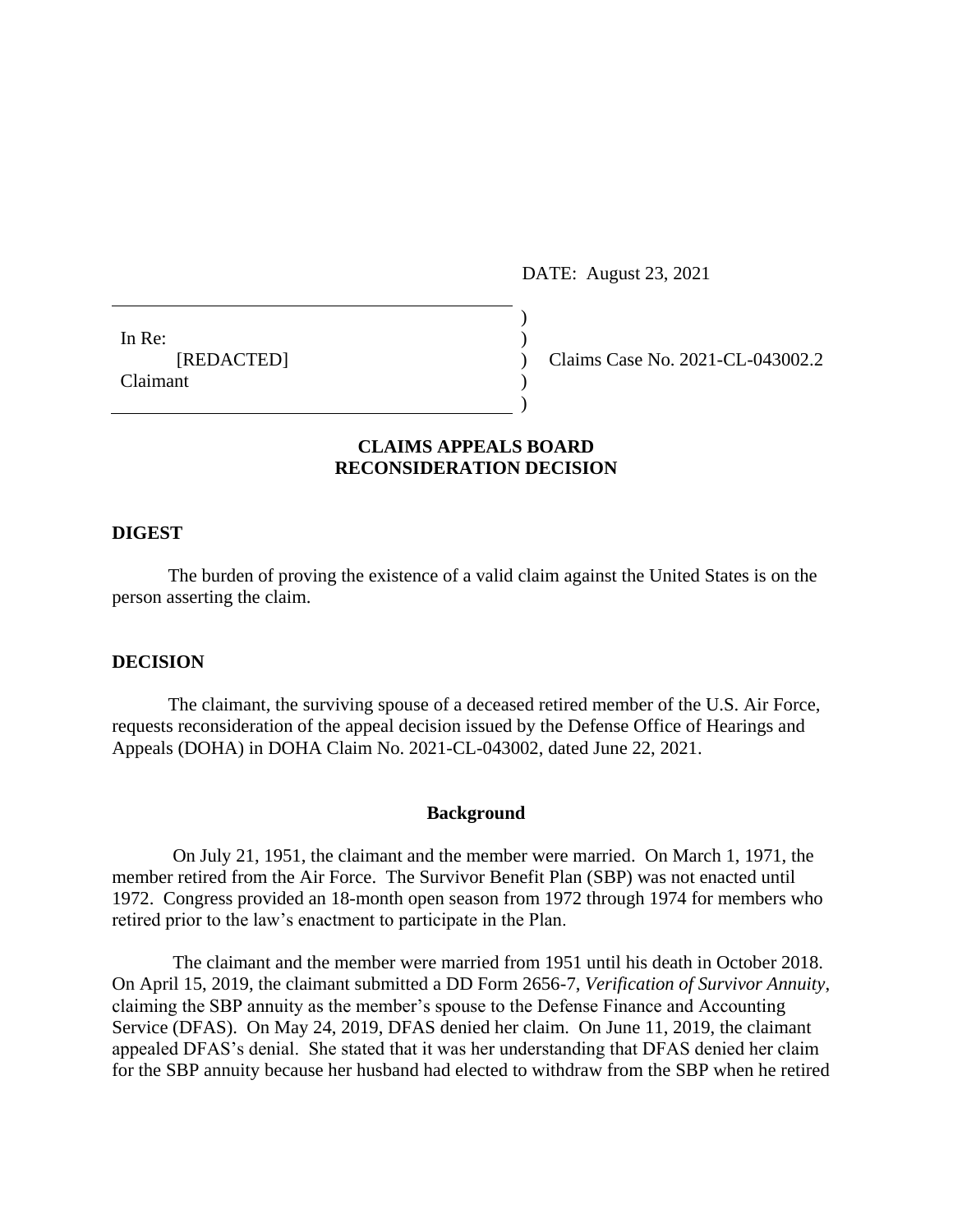in 1971. She never concurred in his election to withdraw from SBP and therefore, she requested that the full benefits be given to her.

 In the appeal decision, the DOHA attorney examiner upheld DFAS's denial of the claim. The attorney examiner found that since the member retired prior to the enactment of the SBP law, he had until March 20, 1974, to make an election to participate in the Plan. The attorney examiner found no evidence in the record that the member made such an election.

 In her request for reconsideration, the claimant states that she has received no proof that her husband did not elect spouse SBP coverage for her. She was married to the member for his full career and travelled overseas for the Air Force during their lives together. She believes that the decision to deny her the SBP annuity is unfair. She requests evidence that he did not elect coverage for her. She and the member spoke about the fact that she would be covered under the SBP upon his death.

#### **Discussion**

Claims against the government may be allowed only for expenses authorized by statute or regulation.

Pursuant to Public Law 92-425, 86 Stat. 706, September 21, 1972, Congress enacted the SBP, which is currently codified at 10 U.S.C. §§ 1447-1455, as an income maintenance program for the survivors of deceased members of the uniformed services. Members retiring after enactment of the law are automatically covered under the SBP unless they specifically decline to participate. Members who retired prior to the effective date of the SBP were provided an opportunity to elect participation in SBP under subsection 3(b) of Public Law 92-425. These members were required to make an affirmative election if they wished to participate.

In this case, the member retired from the Air Force in 1971. There is no evidence he elected to participate in Retired Serviceman's Family Protection Plan (RSFPP). The RSFPP was the Department of Defense survivor program in effect prior to September 21, 1972 when it was replaced by SBP. RSFPP coverage could not be established after September 20, 1972. During the SBP initial enrollment period (September 21, 1972, to March 20, 1974), members with RSFPP coverage could terminate that coverage and elect SBP coverage, or keep the RSFPP coverage in addition to electing SBP coverage. Thus, he was required to make an affirmative election if he wished to participate in the SBP. As explained by the attorney examiner in the appeal decision, there is no evidence that would indicate the member elected to participate in the SBP during the statutory period September 21, 1971, through March 20, 1974.

DOHA is bound by statute and regulation, and therefore, is unable to allow the claim for the SBP annuity. However, the claimant may have another avenue of relief that rests with the Air Force Board for Correction of Military Records (AFBCMR) under 10 U.S.C. § 1552. This remedy rests outside DOHA's purview and any request for a correction of military record must be pursued with the AFBCMR.